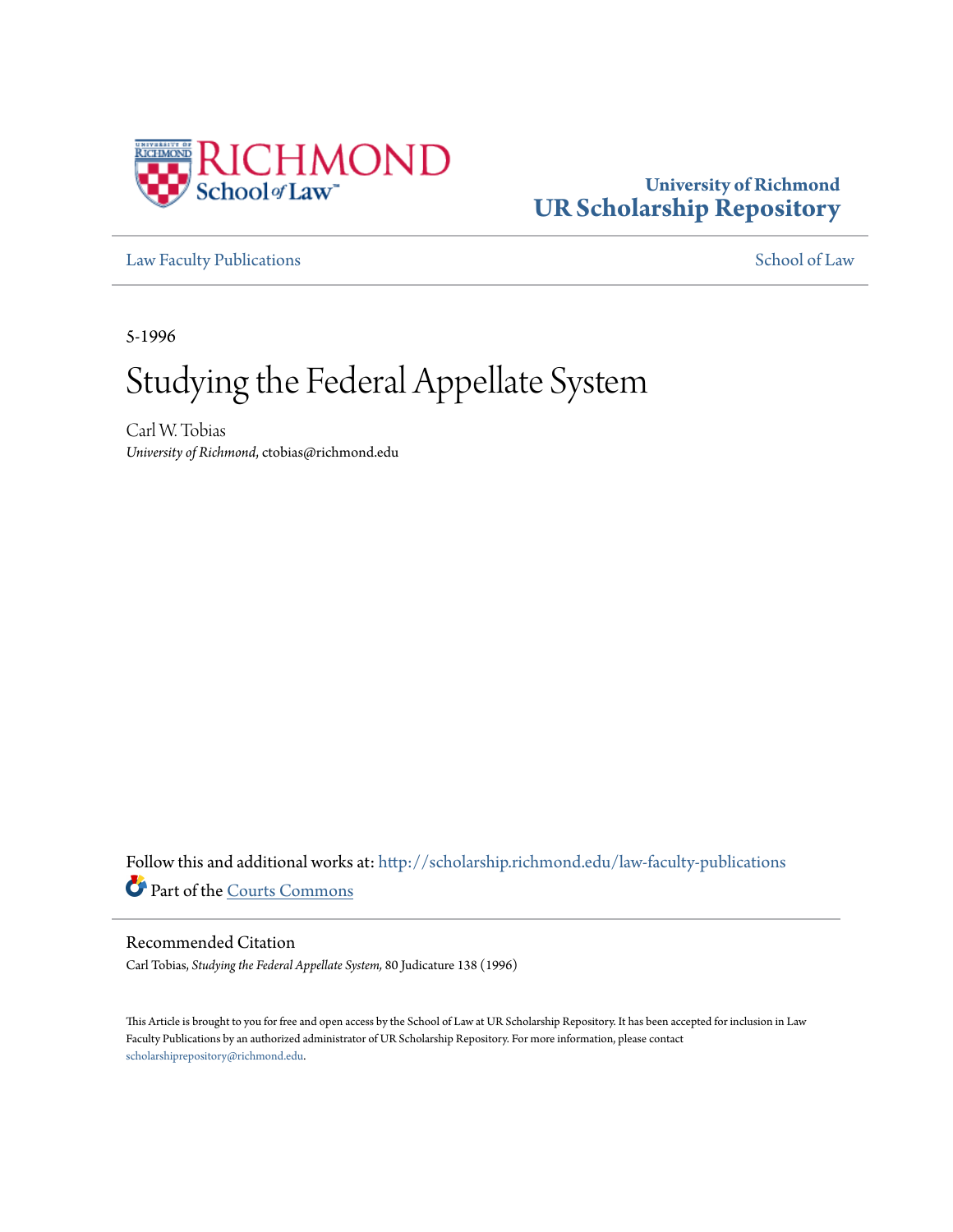

## Studying the federal appellate system

by Carl Tobias

uring the 104th Congress, senators from the Pacific Northwest orchestrated the fourth effort since 1983 to divide the U.S. Court of Appeals for the Ninth Circuit. In December 1995, the Senate Judiciary Committee approved a bill that would have created a new Twelfth Circuit comprising Alaska, Arizona, Idaho, Montana, Nevada, Oregon, and Washington and left California, Guam, Hawaii, and the Northern Mariana Islands in the Ninth Circuit.

In March 1996, the bill's sponsors concluded that it would not pass and, therefore, agreed to a compromise that would have authorized a national commission to study the courts of appeals. After this proposal initially languished in the House, interested legislators decided to move the measure late in the session. Congress did appropriate \$500,000 for a national study but failed to authorize it.

The 104th Congress decided against approving a study or dividing the Ninth Circuit partly because both possibilities were controversial. Yet legislative inaction does not necessarily mean that either prospect is dead. Indeed, many who promoted the initiatives have suggested that the upcoming Congress will seriously examine them.

#### Conditions for a study

The strongest circuit-splitting proponents, such as Senator Conrad Burns (R-Montana), have indicated that they might support a study under certain conditions. First, these advocates want the study completed in time for

the 105th Congress to consider legislation that would implement commission recommendations. Given the need for Congress to introduce bills, hold hearings, and vote on measures, the maximum life of the commission may be only 18 months.

Second, the proponents apparently want the study to emphasize the Ninth Circuit because their concerns principally implicate the court's size and the consistency and substance of its decisions. However, they seem amenable to analysis of additional appeals courts. Third, the advocates apparently want the commission's remedial focus to be structural alternatives, namely circuit splitting. This emphasis concerns many Ninth Circuit judges, most of whom strongly oppose bifurcation, lest the study indicate that division is advisable. Other judges could be concerned that evaluation will reveal deficiencies requiring remediation. For instance, some judges apparently fear that Congress, in the name of "alignment," might combine courts into "jumbo" circuits.

#### Reconsidering the proposal

Last Congress's Senate proposal required the commission report to be issued within 11 months, a period that was inadequate. Consider, for instance, that both the Federal Courts Study Commission and the Commission on Revision of the Federal Court Appellate System needed 18 months, but they might have compiled better reports with more time.

Similar problems implicating

scope may attend the charge of a reintroduced proposal. The commission was to study the nation's present division into circuits and their structure and alignment with particular reference to the Ninth Circuit while recommending changes in boundaries or structure that would fairly and promptly resolve appeals. The mandate seemed overly narrow. For instance, the proposal did not mention docket growth, the courts' worst problem, although it might have been read to include this and any phenomena that involve the courts' effective operation. The Ninth Circuit focus may be proper because it is the largest court and it experiences special difficulties. However, all circuits have encountered and adopted measures to address mounting appeals, a situation that suggests they are systemic and need systemic treatment.

The third requirement expressly prescribed recommendations for the "expeditious and effective disposition" of appeals but confined such recommendations to appropriate changes in circuit boundaries or structure. This restriction is too limited because many other measures, such as increasing judgeships and procedures that appeals courts use to expedite disposition, can treat docket growth. Problems in the Senate proposal do not mean that national analysis of the courts of appeals is unwarranted. There actually is a strong need to evaluate the courts before multiplying caseloads overwhelm the system and further dilute appellate justice by, for example, additionally decreasing the number of oral arguments afforded or published opinions issued.

#### Suggestions

The 105th Congress must promptly consider a study and broadly view the time and scope prescribed. The commission needs at least 18, but preferably 24, months to conclude its work. This allocation would permit the entity to assemble, assess, and synthesize the maximum applicable information and to develop the most

*(continued on page 140)*